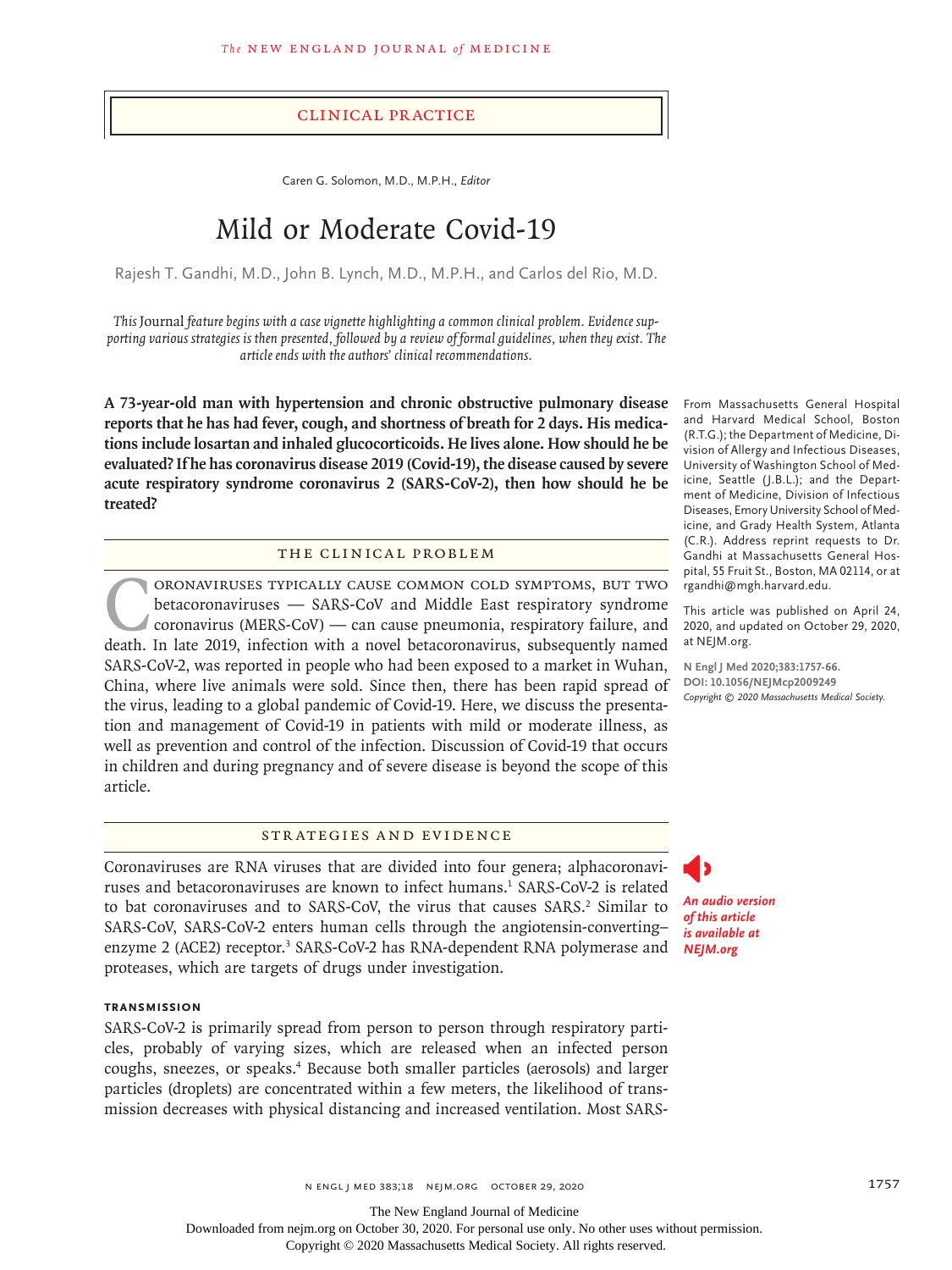#### **Key Clinical Points**

## **Mild or Moderate Covid-19**

- Covid-19 has a range of clinical manifestations, including cough, fever, myalgias, gastrointestinal symptoms, and anosmia.
- Diagnosis of Covid-19 is commonly made through detection of SARS-CoV-2 RNA by PCR testing of a nasopharyngeal swab or other specimens, including saliva. Antigen tests are generally less sensitive than PCR tests but are less expensive and can be used at the point of care with rapid results.
- Evaluation and management of Covid-19 depend on the severity of the disease. Patients with mild disease usually recover at home, whereas patients with moderate disease should be monitored closely and sometimes hospitalized.
- Remdesivir and dexamethasone have demonstrated benefits in hospitalized patients with severe Covid-19, but in patients with moderate disease, dexamethasone is not efficacious (and may be harmful) and data are insufficient to recommend for or against routine use of remdesivir.
- Infection control efforts center on personal protective equipment for health care workers, social distancing, and testing.

CoV-2 infections are spread by respiratory-particle transmission within a short distance (when a person is  $\lt 2$  m from an infected person).<sup>5,6</sup> Aerosols can be generated during certain procedures (e.g., intubation or the use of nebulizers) but also occur with other activities and under special circumstances, such as talking, singing, or shouting indoors in poorly ventilated environments $7-10$ ; in these situations, transmission over longer distances may occur.5,6 Because respiratory transmission is so prominent, masking and physical distancing markedly decrease the chance of transmission.<sup>11</sup> SARS-CoV-2 RNA has been detected in blood and stool, although fecal–oral spread has not been documented. An environmental and epidemiologic study of a small cluster of cases suggested the possibility of fecal aerosol–associated airborne transmission after toilet flushing, but this is likely to be rare.<sup>12</sup> Under laboratory conditions, SARS-CoV-2 may persist on cardboard, plastic, and stainless steel for days.8,13 Contamination of inanimate surfaces has been proposed to play a role in transmission,<sup>9</sup> but its contribution is uncertain and may be relatively small.

A major challenge to containing the spread of SARS-CoV-2 is that asymptomatic and presymptomatic people are infectious.14 Patients may be infectious 1 to 3 days before symptom onset, and up to 40 to 50% of cases may be attributable to transmission from asymptomatic or presymptomatic people.7,15 Just before and soon after symptom onset, patients have high nasopharyngeal viral levels, which then fall over a period of 1 to 2 weeks.16 Patients may have detectable SARS-CoV-2 RNA on polymerase-chain-reaction

(PCR) tests for weeks to months, but studies that detect viable virus and contact-tracing assessments suggest that the duration of infectivity is much shorter; current expert recommendations support lifting isolation in most patients 10 days after symptom onset if fever has been absent for at least 24 hours (without the use of antipyretic agents) and other symptoms have decreased.17-19

## **Clinical Manifestations**

The clinical spectrum of SARS-CoV-2 infection ranges from asymptomatic infection to critical illness. Among patients who are symptomatic, the median incubation period is approximately 4 to 5 days, and 97.5% have symptoms within 11.5 days after infection.<sup>20</sup> Symptoms may include fever, cough, sore throat, malaise, and myalgias. Some patients have gastrointestinal symptoms, including anorexia, nausea, and diarrhea.21,22 Anosmia and ageusia have been reported in up to 68% of patients and are more common in women than in men.<sup>23</sup> In some series of hospitalized patients, shortness of breath developed a median of 5 to 8 days after initial symptom onset $21,24$ ; its occurrence is suggestive of worsening disease.

Risk factors for complications of Covid-19 include older age, cardiovascular disease, chronic lung disease, diabetes, and obesity (Table 1). $24,26-29$ It is unclear whether other conditions (e.g., uncontrolled human immunodeficiency virus infection or use of immunosuppressive medications) confer an increased risk of complications, but because these conditions may be associated with worse outcomes after infection with other

The New England Journal of Medicine

Downloaded from nejm.org on October 30, 2020. For personal use only. No other uses without permission.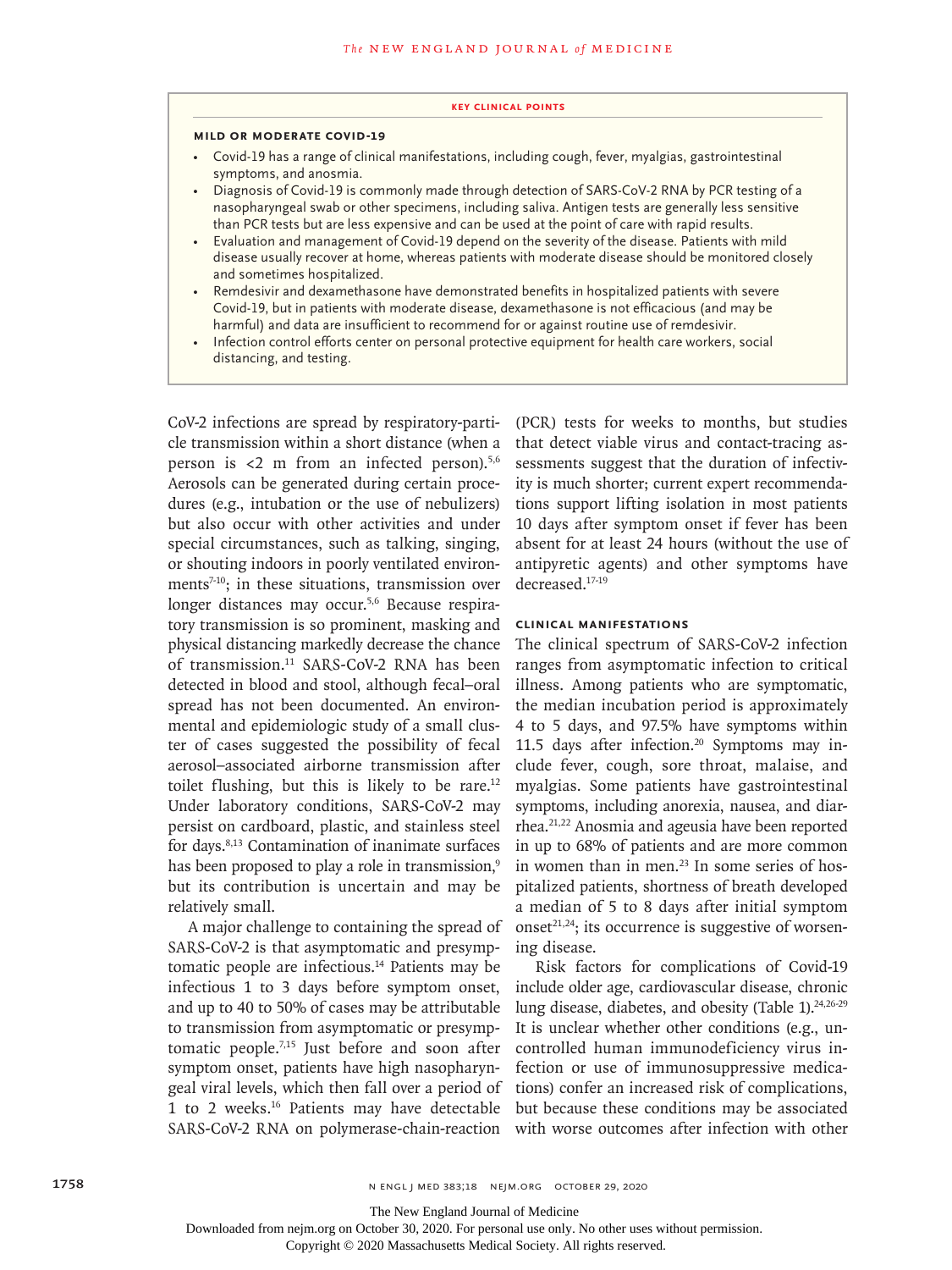

respiratory syndrome coronavirus 2] is intended to identify current infection in individuals and is performed when a person has signs or symptoms consistent with Covid-19, or when a person is asymptomatic but has recent known or suspected exposure to SARS-CoV-2. Screening testing for SARS-CoV-2 is intended to identify infected persons who are asymptomatic and without known or suspected exposure to SARS-CoV-2. Screening testing is performed to identify persons who may be contagious so that measures can be taken to prevent further transmission."39

respiratory pathogens, close monitoring of patients with Covid-19 who have these conditions is warranted.

Laboratory findings in hospitalized patients may include lymphopenia and elevated levels of d-dimer, lactate dehydrogenase, C-reactive protein, and ferritin. At presentation, the procalcitonin level is typically normal. Findings associated with poor outcomes include an increasing white-cell count with lymphopenia, prolonged prothrombin time, and elevated levels of liver enzymes, lactate dehydrogenase, p-dimer, interleukin-6, C-reactive protein, and procalcitonin.<sup>21,27,30-32</sup> When abnormalities are present on imaging, typical findings are ground-glass opacifications or consolidation.33

## **Diagnosis**

Diagnostic testing to identify persons currently infected with SARS-CoV-2 usually involves the

detection of SARS-CoV-2 nucleic acid by means of PCR assay. Just before and soon after symptom onset, the sensitivity of PCR testing of nasopharyngeal swabs is high.34 If testing is negative in a person who is suspected to have Covid-19, then repeat testing is recommended.35 The specificity of most SARS-CoV-2 PCR assays is nearly 100% as long as no cross-contamination occurs during specimen processing.

The Food and Drug Administration (FDA) has issued emergency use authorizations (EUAs) for commercial PCR assays validated for use with multiple specimen types, including nasopharyngeal, oropharyngeal, and mid-turbinate and anterior nares (nasal) swabs, as well as the most recently validated specimen type, saliva.<sup>36</sup> (A video demonstrating how to obtain a nasopharyngeal swab specimen is available at NEJM.org.) The FDA EUA allows patient collection of an anterior nares specimen with observation by a health

n engl j med 383;18 nejm.org October 29, 2020 1759 1759 1759

The New England Journal of Medicine

Downloaded from nejm.org on October 30, 2020. For personal use only. No other uses without permission.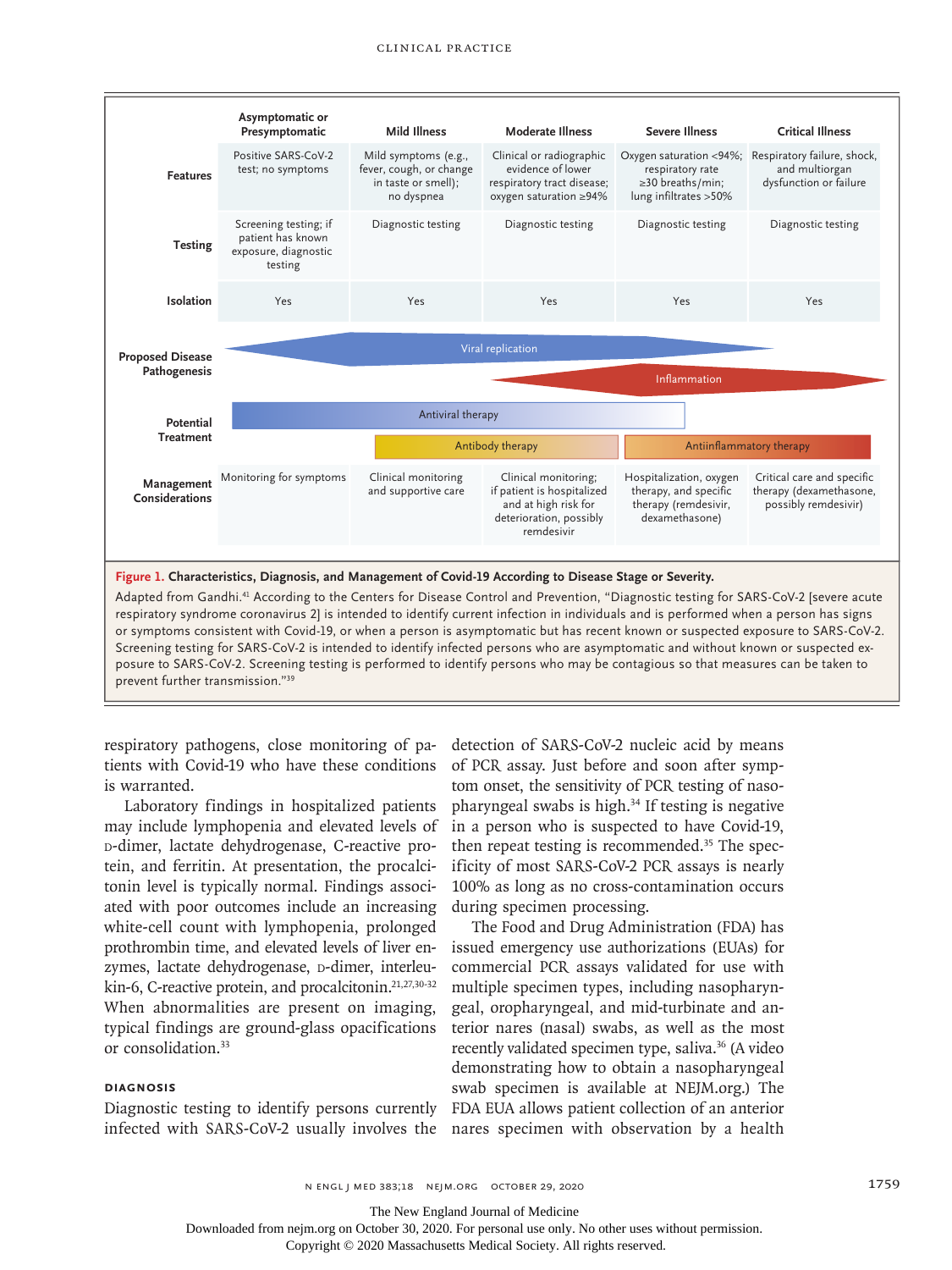#### **Table 1. Risk Factors for Severe Covid-19.\***

#### Older age

Chronic obstructive pulmonary disease

Cardiovascular disease (e.g., heart failure, coronary artery disease, or cardiomyopathy)

Type 2 diabetes mellitus

Obesity (body-mass index, ≥30)

Sickle cell disease

Chronic kidney disease

Immunocompromised state from solid-organ transplantation

Cancer

\* Data are adapted from the Centers for Disease Control and Prevention (CDC).25 Of note, there has been a disproportionate burden of Covid-19 on racial and ethnic minorities and the poor. Studies indicate that the risk of severe disease increases with age. Male sex is not currently included on the CDC list of risk factors but has been noted in some reports to be associated with severe disease. Additional conditions that may confer an increased risk but for which the data are unclear include asthma (moderate to severe), cerebrovascular diseases, cystic fibrosis, hypertension, other immunocompromised states or use of immunosuppressive therapy, neurologic conditions such as dementia, liver disease, pregnancy, pulmonary fibrosis, smoking, thalassemia, and type 1 diabetes mellitus. The body-mass index is the weight in kilograms divided by the square of the height in meters.

> care worker,<sup>37</sup> which can reduce exposures for health care workers. Patient collection at home with shipment to a laboratory has been shown to be safe and effective, but access is limited in the United States.<sup>38</sup> Testing of lower respiratory tract specimens may have higher sensitivity than testing of nasopharyngeal swabs.16

> The FDA has also granted EUAs for rapid antigen testing to identify SARS-CoV-2 in a nasopharyngeal or nasal swab. Antigen tests are generally less sensitive than reverse-transcriptase– PCR tests but are less expensive and can be used at the point of care with results in 15 minutes. They may be particularly useful when rapid turnaround is critical, such as in high-risk congregate settings.<sup>39</sup>

> In addition, EUAs have been issued for several serologic tests for SARS-CoV-2. The tests measure different immunoglobulins and detect antibodies against various viral antigens with the use of different analytic methods, so direct comparison of the tests is challenging. Anti–SARS-CoV-2 antibodies are detectable in the majority of patients 14 days or more after the development of symptoms.40 Their use in diagnosis is generally reserved for people who are suspected to have Covid-19 but have negative PCR testing and in

whom symptoms began at least 14 days earlier. Antibody testing after 2 weeks also may be considered when there is a clinical or epidemiologic reason for detecting past infection, such as serosurveillance. Because antibody levels may decrease over time and the correlates of immunity are not yet known, serologic test results cannot currently inform whether a person is protected against reinfection.40

## **Evaluation**

Evaluation of Covid-19 is guided by the severity of illness (Fig. 1). According to data from China, 81% of people with Covid-19 had mild or moderate disease (including people without pneumonia and people with mild pneumonia), 14% had severe disease, and 5% had critical illness.<sup>42</sup>

Patients who have mild signs and symptoms generally do not need additional evaluation. However, some patients who have mild symptoms initially will subsequently have precipitous clinical deterioration that occurs approximately 1 week after symptom onset. $24,26$  In patients who have risk factors for severe disease (Table 1), close monitoring for clinical progression is warranted, with a low threshold for additional evaluation.

If new or worsening symptoms (e.g., dyspnea) develop in patients with initially mild illness, additional evaluation is warranted. Physical examination should be performed to assess for tachypnea, hypoxemia, and abnormal lung findings. In addition, testing for other pathogens (e.g., influenza virus, depending on the season, and other respiratory viruses) should be performed, if available, and chest imaging should be done.

Hallmarks of moderate disease are the presence of clinical or radiographic evidence of lower respiratory tract disease but with a blood oxygen saturation of 94% or higher while the patient is breathing ambient air. Indicators of severe disease are marked tachypnea (respiratory rate, ≥30 breaths per minute), hypoxemia (oxygen saturation, ≤93%; ratio of partial pressure of arterial oxygen to fraction of inspired oxygen, <300), and lung infiltrates (>50% of the lung field involved within 24 to 48 hours).<sup>42</sup>

Laboratory testing in hospitalized patients should include a complete blood count and a comprehensive metabolic panel. In most instances, and especially if a medication that af-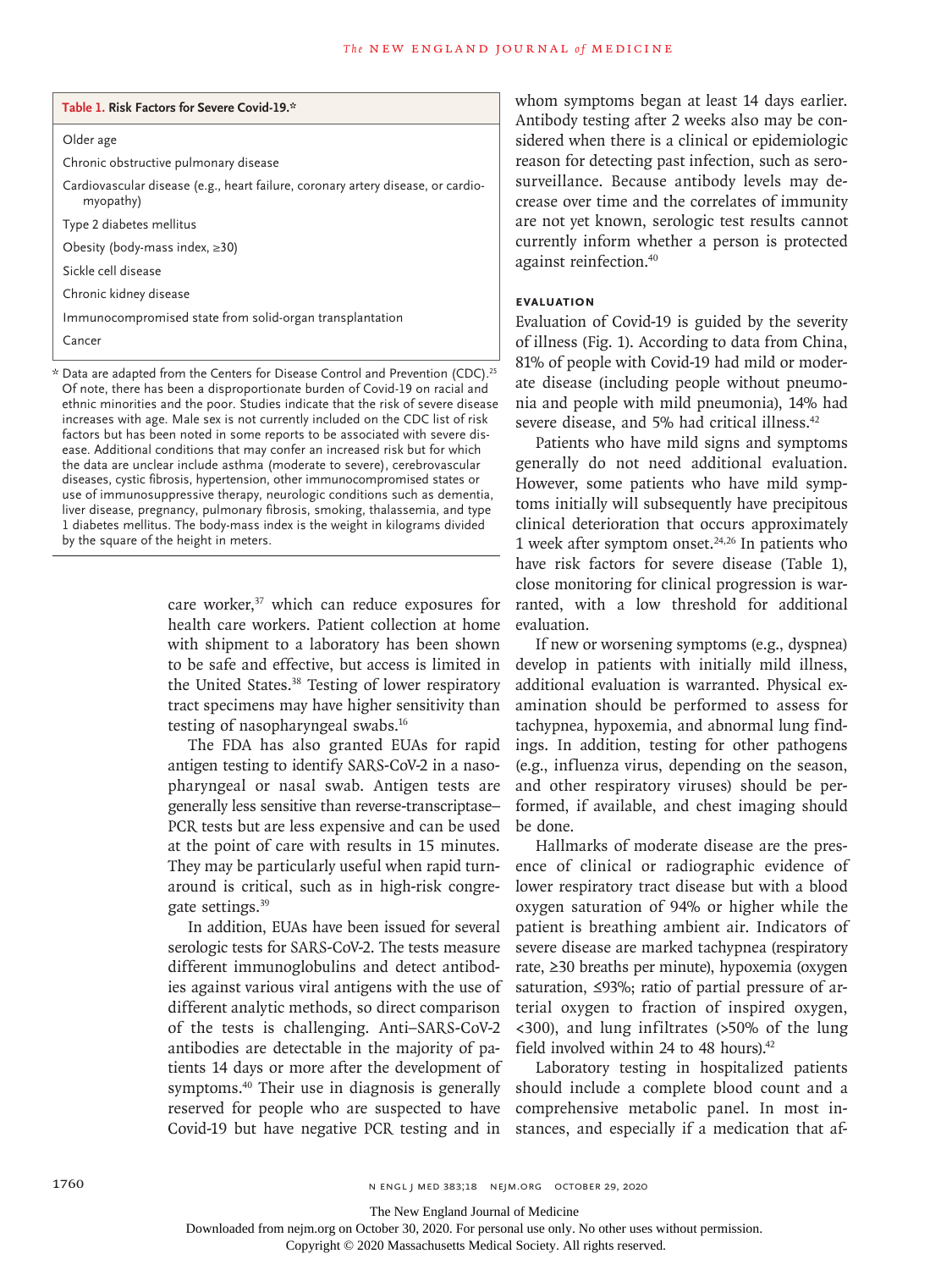fects the corrected QT (QTc) interval is considered, a baseline electrocardiogram should be obtained.

Chest radiography is usually the initial imaging method. Some centers also use lung ultrasonography. The American College of Radiology recommends against the use of computed tomography as a screening or initial imaging study to diagnose Covid-19, urging that it should be used "sparingly" and only in hospitalized patients when there are specific indications.<sup>43</sup>

Additional tests that are sometimes performed include coagulation studies (e.g., p-dimer measurement) and tests for inflammatory markers (e.g., C-reactive protein and ferritin), lactate dehydrogenase, creatine kinase, and procalcitonin.

## **Management of Covid-19**

Patients who have mild illness usually recover at home, with supportive care and isolation. It may be useful for people who are at high risk for complications to have a pulse oximeter to selfmonitor the oxygen saturation.

Patients who have moderate disease should be monitored closely and sometimes hospitalized; those with severe disease should be hospitalized. If there is clinical evidence of bacterial pneumonia, empirical antibacterial therapy is reasonable but should be stopped as soon as possible. Empirical treatment for influenza may be considered when seasonal influenza transmission is occurring until results of specific testing are known.

Treatment of Covid-19 depends on the stage and severity of disease (Fig. 1).<sup>41</sup> Because SARS-CoV-2 replication is greatest just before or soon after symptom onset, antiviral medications (e.g., remdesivir and antibody-based treatments) are likely to be most effective when used early. Later in the disease, a hyperinflammatory state and coagulopathy are thought to lead to clinical complications; in this stage, antiinflammatory medications, immunomodulators, anticoagulants, or a combination of these treatments may be more effective than antiviral agents. There are no approved treatments for Covid-19 but some medications have been shown to be beneficial.

# *Hydroxychloroquine and Chloroquine with or without Azithromycin*

Chloroquine and hydroxychloroquine have in vitro activity against SARS-CoV-2, perhaps by blocking endosomal transport.<sup>44</sup> Results from single-group observational studies and small randomized trials led to initial interest in hydroxychloroquine for the treatment of Covid-19, but subsequent randomized trials did not show a benefit. The Randomized Evaluation of Covid-19 Therapy (RECOVERY) trial showed that, as compared with standard care, hydroxychloroquine did not decrease mortality among hospitalized patients.45 In another randomized trial involving hospitalized patients with mild-to-moderate Covid-19, hydroxychloroquine with or without azithromycin did not improve clinical outcomes.46 Moreover, no benefit was observed with hydroxychloroquine in randomized trials involving outpatients with Covid-1947,48 or patients who had recent exposure to SARS-CoV-2 (with hydroxychloroquine used as postexposure prophylaxis).<sup>49,50</sup> Current guidelines recommend that hydroxychloroquine not be used outside clinical trials for the treatment of patients with Covid-19.<sup>51,52</sup>

## *Remdesivir*

Remdesivir, an inhibitor of RNA-dependent RNA polymerase, has activity against SARS-CoV-2 in vitro<sup>53</sup> and in animals.<sup>54</sup> In the final report of the Adaptive Covid-19 Treatment Trial 1 (ACTT-1),<sup>55</sup> which involved hospitalized patients with evidence of lower respiratory tract infection, those randomly assigned to receive 10 days of intravenous remdesivir recovered more rapidly than those assigned to receive placebo (median recovery time, 10 vs. 15 days); mortality estimates by day 29 were 11.4% and 15.2%, respectively (hazard ratio, 0.73; 95% confidence interval, 0.52 to 1.03). In another trial, clinical outcomes with 5 days of remdesivir were similar to those with 10 days of remdesivir.56 In an open-label, randomized trial involving hospitalized patients with moderate Covid-19 (with pulmonary infiltrates and an oxygen saturation of ≥94%), clinical status was better with 5 days of remdesivir (but not with 10 days of remdesivir) than with standard care, but the benefit was small and of uncertain clinical importance.<sup>57</sup> The FDA has issued an EUA for remdesivir for hospitalized patients with Covid-19.58 Guidelines recommend remdesivir for the treatment of hospitalized patients with severe Covid-19 but consider data to be insufficient to recommend for or against the routine use of this drug for moderate disease.<sup>51,52</sup> Decisions about the use of remdesivir in hospitalized patients with moderate disease should be individualized

The New England Journal of Medicine

Downloaded from nejm.org on October 30, 2020. For personal use only. No other uses without permission.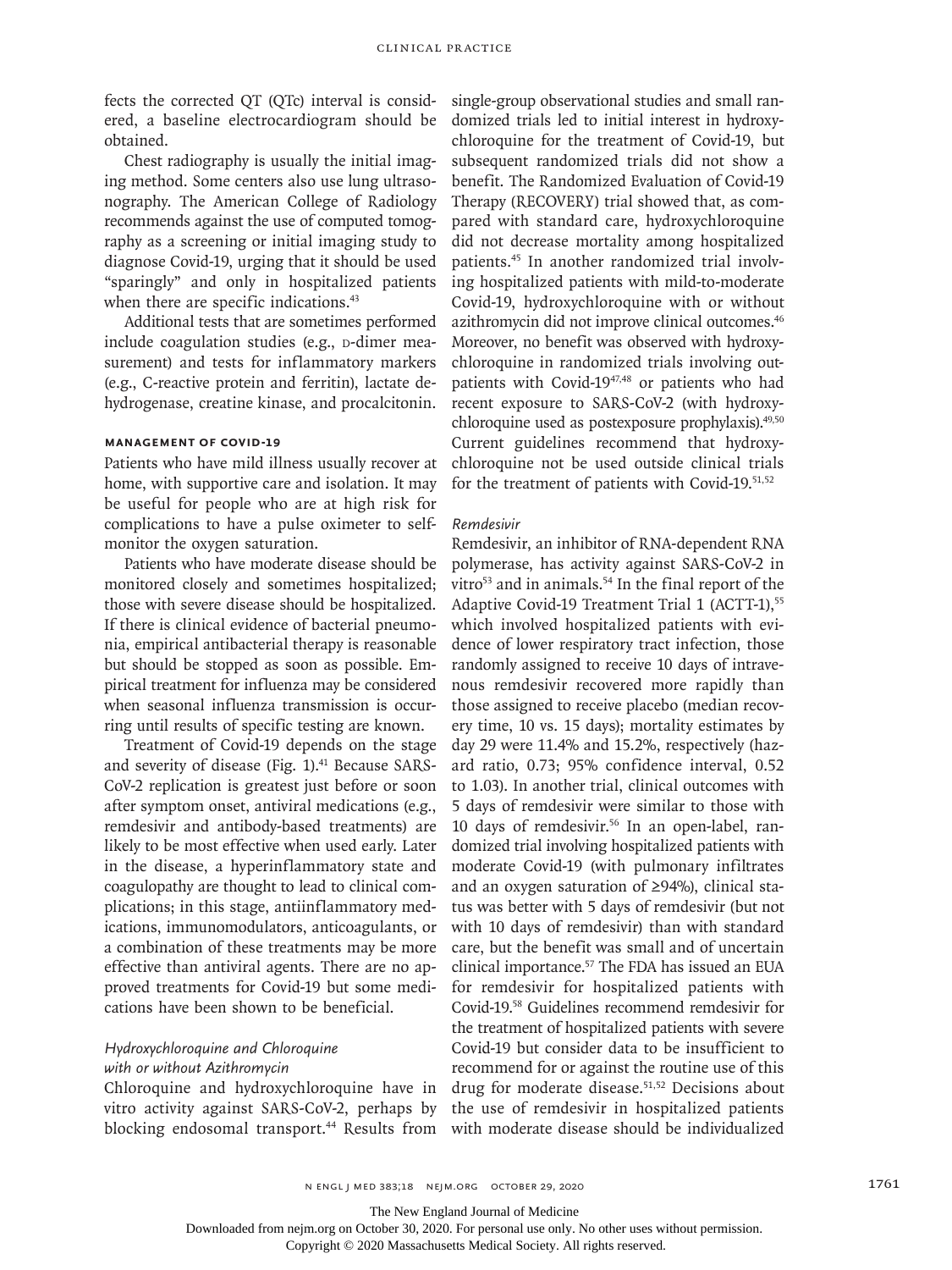and based on judgment regarding the risk of **Use of Concomitant Medications in People**  clinical deterioration.

## *Convalescent Plasma and Monoclonal Antibodies*

Small randomized trials of convalescent plasma obtained from people who have recovered from Covid-19 have not shown a clear benefit.<sup>59</sup> Data from patients with Covid-19 who were enrolled in a large expanded-access program for convalescent plasma in the United States suggested that mortality might be lower with receipt of plasma with a high titer of antibody than with receipt of plasma with a low titer of antibody; the data also suggested that mortality might be lower when plasma is given within 3 days after diagnosis than when plasma is given more than 3 days after diagnosis. $60,61$  Interpretation of these data is complicated by the lack of an untreated control group and the possibility of confounding or a deleterious effect of receiving plasma with a low titer of antibody. The National Institutes of Health Covid-19 Treatment Guidelines Panel<sup>51</sup> and the FDA, which issued an EUA for convalescent plasma in August 2020,<sup>60</sup> emphasize that convalescent plasma is not the standard of care for the treatment of Covid-19. Ongoing randomized trials must be completed to determine the role of convalescent plasma.

Monoclonal antibodies directed against the SARS-CoV-2 spike protein are being evaluated in randomized trials as treatment for people with mild or moderate Covid-19 and as prophylaxis for household contacts of persons with Covid-19. Published data are not yet available to inform clinical practice.

## *Glucocorticoids*

Because of concerns that a hyperinflammatory state may drive severe manifestations of Covid-19, immunomodulating therapies have been or are being investigated. In the RECOVERY trial, dexamethasone reduced mortality among hospitalized patients with Covid-19, but the benefit was limited to patients who received supplemental oxygen and was greatest among patients who underwent mechanical ventilation.<sup>62</sup> Dexamethasone did not improve outcomes, and may have caused harm, among patients who did not receive supplemental oxygen, and thus it is not recommended for the treatment of mild or moderate Covid-19.

# **with Covid-19**

Because SARS-CoV-2 enters human cells through the ACE2 receptor,<sup>3</sup> questions were raised regarding whether the use of ACE inhibitors or angiotensin-receptor blockers (ARBs) — which may increase ACE2 levels — might affect the course of Covid-19.63 However, large observational studies have not shown an association with increased risk, $64$  and patients who are receiving ACE inhibitors or ARBs for another indication should not stop taking these agents, even if they have Covid-19.<sup>63,65</sup> In addition, several authoritative organizations have noted the absence of clinical data to support a potential concern about the use of nonsteroidal antiinflammatory drugs (NSAIDs) in patients with Covid-19,<sup>66</sup> and results from a cohort study were reassuring.<sup>67</sup>

### **Infection Control and Prevention**

Health care workers must be protected from acquiring SARS-CoV-2 when they are providing clinical care (Table 2). Using telehealth when possible, reducing the number of health care workers who interact with infected patients, ensuring appropriate ventilation, and performing assiduous environmental cleaning are critical. Personal protective equipment (PPE) used while caring for patients with known or suspected Covid-19 should include, at a minimum, an isolation gown, gloves, a face mask, and eye protection (goggles or a face shield). The use of these droplet and contact precautions for the routine care of patients with Covid-19 appears to be effective<sup>5,68</sup> and is consistent with guidelines from the World Health Organization (WHO) $69$ ; however, the Centers for Disease Control and Prevention (CDC) prefers the use of a respirator (usually an N95 filtering facepiece respirator, a powered air-purifying respirator [PAPR] unit, or a contained air-purifying respirator [CAPR] unit) instead of a face mask<sup>70</sup> but considers face masks to be acceptable where there are supply shortages. The CDC and WHO recommend the use of enhanced protection for aerosol-generating procedures, including the use of a respirator and an airborne infection isolation room. At sites where enhanced protection is not available, the use of nebulizers and other aerosol-generating procedures should be avoided, when possible. In the context of the ongoing pandemic, the possibility of transmission in the absence of symp-

The New England Journal of Medicine

Downloaded from nejm.org on October 30, 2020. For personal use only. No other uses without permission.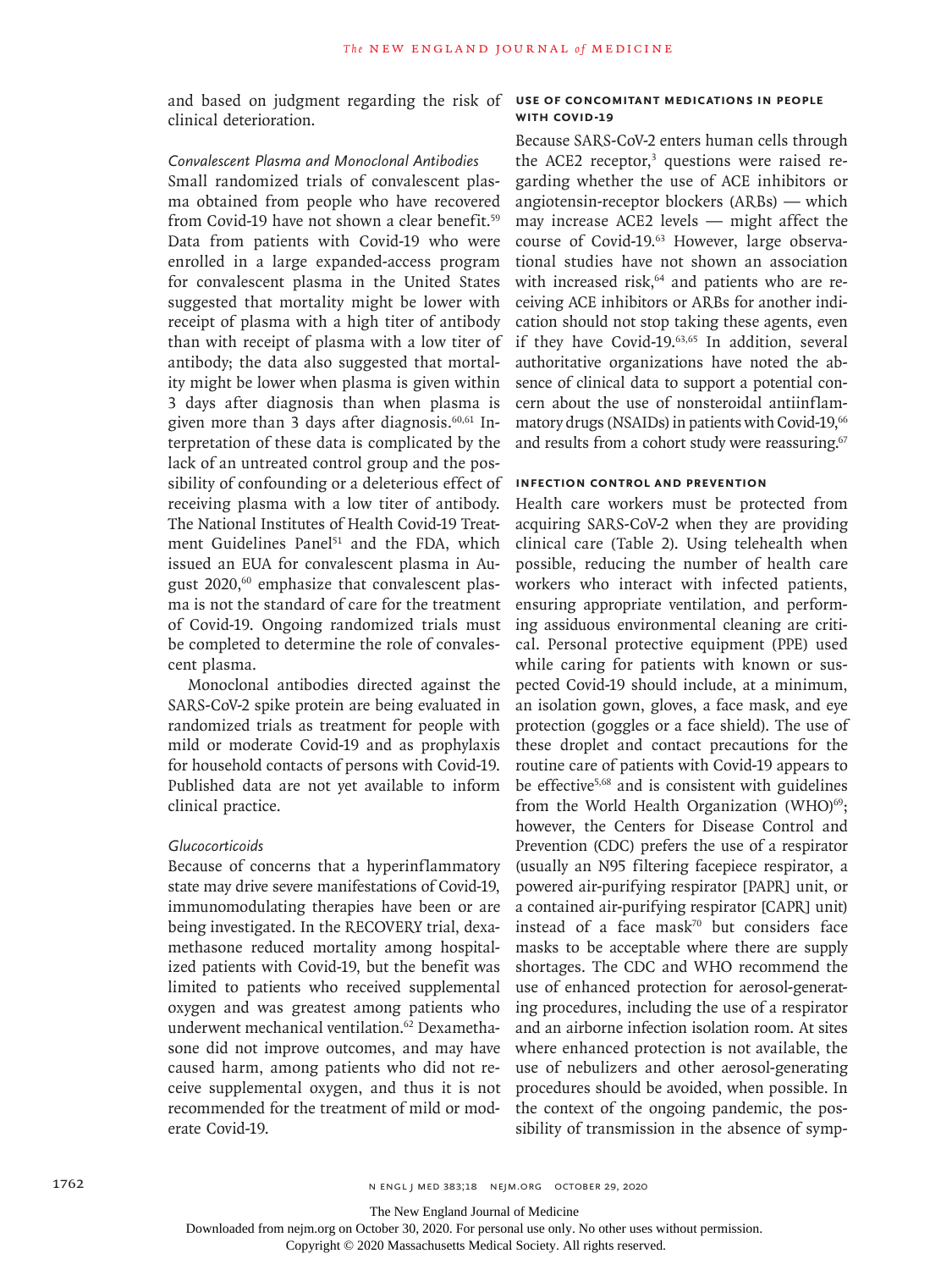|                                                                   | Minimum Recommended<br>Level of Precautions<br>Mechanism of Transmission;<br>Transmission<br>Can Occur<br>Detectable in<br><b>Viable Virus</b><br>Respiratory<br>Samples | Enteric<br>Route<br>Contact<br>Indirect<br>Contact<br>Direct<br>Generating<br>Procedure<br>Aerosol-<br>Aerosol<br>Natural<br>Droplet | Protection from droplet and<br>and contact transmis-<br>generating procedure<br>contact transmission<br>Protection from airborne<br>sion during aerosol-<br>during routine care<br>Unknown<br>Suspected<br>Suspected<br>suspected<br>Strongly<br>suspected<br>Strongly<br>Yes<br>Yes<br>Yes | Protection from droplet and<br>and contact transmis-<br>generating procedure<br>contact transmission<br>Protection from airborne<br>sion during aerosol-<br>during routine care<br>Unknown<br>Suspected<br>suspected<br>Strongly<br>Yes<br>Yes<br>Yes<br>Yes<br>Yes | protection (goggles or<br>face shield) and medi-<br>standard precautions,<br>Accordance with updated<br>including use of eye<br>cal mask<br>$\frac{1}{2}$<br>$\frac{1}{2}$<br>$\frac{1}{2}$<br>$\frac{1}{2}$<br>$\frac{1}{2}$<br>$\frac{1}{2}$<br>$\frac{1}{2}$<br>$\frac{1}{2}$ | $\dagger$ In transmission by droplet, large (≥5 $\mu$ m) respiratory particles that are released by coughing, sneezing, or speaking land on surfaces or mucosal membranes. In transmission by natural<br>syndrome coronavirus 2 (SARS-CoV-2), from exposure to symptom onset, ranges from 2 to 14 days. The infectious dose is unknown.<br>possibly longer) before symptom onset. In immunocompetent people with mild-to-moderate Covid-19, the post-acute symptomatic<br>stage occurs 10 days after symptom onset and at least 1 day after the resolution of fever and a decrease in respiratory symptoms. |
|-------------------------------------------------------------------|--------------------------------------------------------------------------------------------------------------------------------------------------------------------------|--------------------------------------------------------------------------------------------------------------------------------------|---------------------------------------------------------------------------------------------------------------------------------------------------------------------------------------------------------------------------------------------------------------------------------------------|---------------------------------------------------------------------------------------------------------------------------------------------------------------------------------------------------------------------------------------------------------------------|----------------------------------------------------------------------------------------------------------------------------------------------------------------------------------------------------------------------------------------------------------------------------------|-------------------------------------------------------------------------------------------------------------------------------------------------------------------------------------------------------------------------------------------------------------------------------------------------------------------------------------------------------------------------------------------------------------------------------------------------------------------------------------------------------------------------------------------------------------------------------------------------------------|
|                                                                   |                                                                                                                                                                          |                                                                                                                                      |                                                                                                                                                                                                                                                                                             |                                                                                                                                                                                                                                                                     |                                                                                                                                                                                                                                                                                  | aerosol, small (<5 µm) respiratory particles that are generated by human activities (e.g., singing) are inhaled; this does not necessarily indicate long-distance airborne transmission. In                                                                                                                                                                                                                                                                                                                                                                                                                 |
| Table 2. SARS-CoV-2 Transmission According to Stage of Infection. | RNA Detectable<br>Samples, Blood,<br>in Respiratory<br>and Feces<br>Stage of Infection*                                                                                  |                                                                                                                                      | Yes<br>asymptomatic;<br>Presymptomatic or                                                                                                                                                                                                                                                   | Yes<br>Symptomatic                                                                                                                                                                                                                                                  | prolonged<br>Yes, often<br>symptomatic<br>Post-acute                                                                                                                                                                                                                             | * The incubation period of severe acute respiratory<br>The presymptomatic stage occurs 1 to 3 days (or                                                                                                                                                                                                                                                                                                                                                                                                                                                                                                      |

lavage) are inhaled; this does not necessarily indicate long-distance airborne transmission. In transsion by direct contact, the virus is transferred by body-surface contact. In trans-<br>mission by indirect contact, the viru lavage) are inhaled; this does not necessarily indicate long-distance airborne transmission. In transmission by direct contact, the virus is transferred by body-surface contact. In transmission by indirect contact, the virus is transferred from a contaminated surface to a mucosal surface (e.g., eyes, nose, or mouth). In enteric transmission, the virus is transferred by the fecal-oral route; SARS-COV-2 RNA has been detected in stool but fecal-oral spread has not been documented. the fecal–oral route; SARS-CoV-2 RNA has been detected in stool but fecal–oral spread has not been documented.

time of delivery, when they are unable to provide a medical or exposure history, when they live in a high-risk setting (e.g., congregate settings, including long-term care facilities), or durtime of delivery, when they are unable to provide a medical or exposure history, when they live in a high-risk setting (e.g., congregate settings, including long-term care facilities), or dur-‡Testing of patients without symptoms may be performed for close contacts of a person with documented SARS-CoV-2 infection, for preoperative screening, during pregnancy at the  $\ddagger$ Testing of patients without symptoms may be performed for close contacts of a person with documented SARS-CoV-2 infection, for preoperative screening, during pregnancy at the ing community surveillance activities.<br>This information is based on case reports or case series. ing community surveillance activities.

This information is based on case reports or case series.

§

The New England Journal of Medicine

Downloaded from nejm.org on October 30, 2020. For personal use only. No other uses without permission.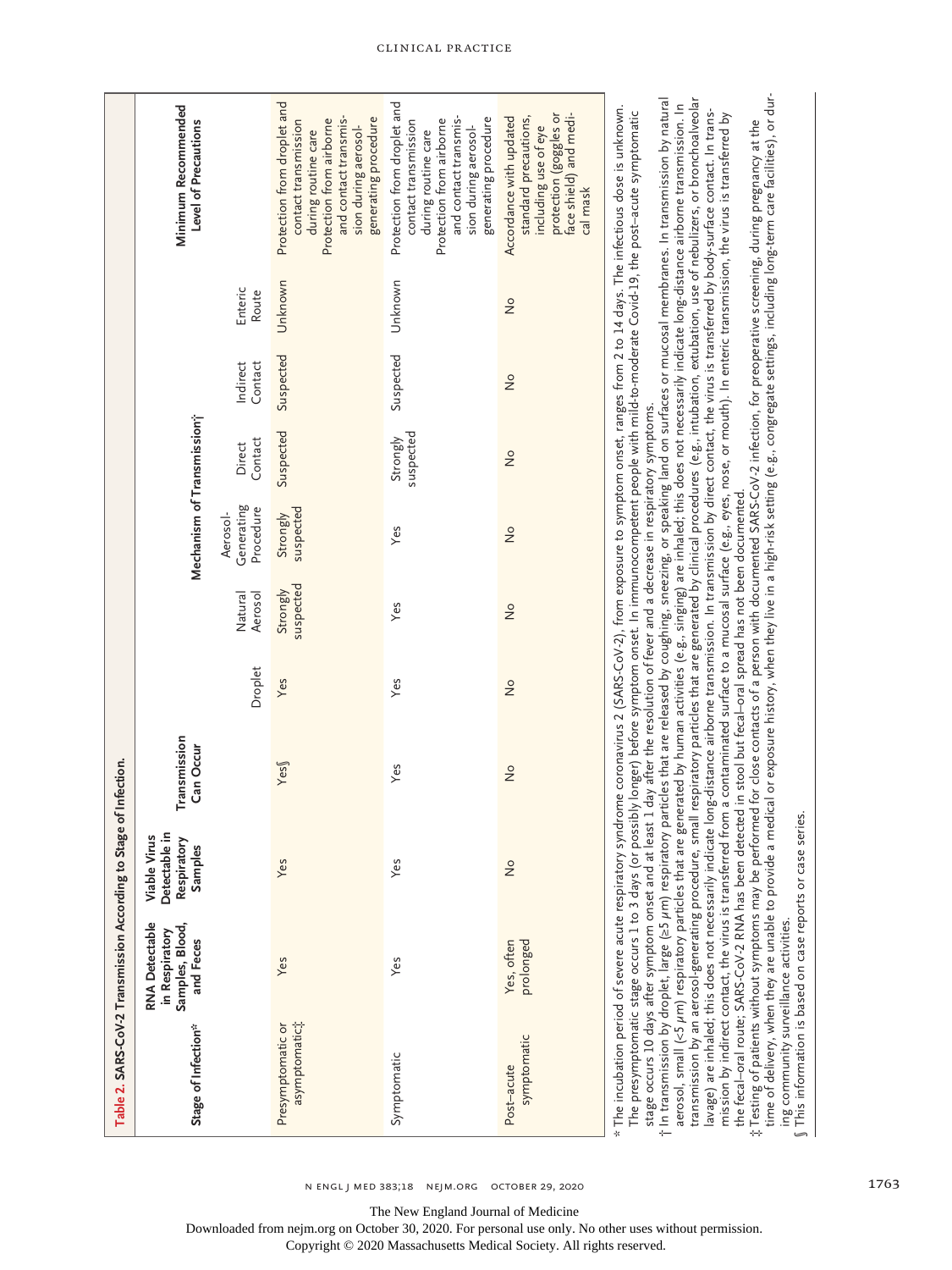toms supports the universal use of masks and eye protection for all patient encounters.<sup>7,71</sup>

Strategies to facilitate infection prevention and control are needed for people with unstable housing or people who live in crowded facilities or congregate settings, where physical distancing is inconsistent or impossible (e.g., dormitories, jails, prisons, detention centers, long-term care facilities, and behavioral health facilities).

## Areas of Uncertainty

Many uncertainties remain in our understanding of the spread of Covid-19 and its management. More data are needed to establish the standard of care for patients with mild or moderate disease and to evaluate potential strategies to reduce the risk of infection in exposed persons; numerous clinical trials are registered and ongoing. Studies are under way to develop an effective vaccine; several candidates have been shown to boost immune responses, and large trials are under way to assess their safety and efficacy in preventing Covid-19. It is unknown whether infection confers immunity (and, if so, for how long) and whether results of serologic testing can be used to inform when health care workers and others can safely return to work.

## GUIDELINES IN A RAPIDLY Changing Pandemic

Many professional organizations have developed guidelines for the management and prevention

# of Covid-19 (see the Supplementary Appendix, available with the full text of this article at NEJM.org).

#### Conclusions a nd Recommendations

The patient in the vignette is at high risk for having Covid-19 with potential complications. Given his dyspnea and risk factors for severe illness, we would refer him for SARS-CoV-2 PCR testing of a nasopharyngeal swab, along with an examination and chest radiography. At a health care facility, he should wear a surgical mask and be promptly escorted to an examination room. He should be assessed for hypoxemia, which, if present, would prompt admission and specific therapies. We would continue his treatment with an ARB and inhaled glucocorticoids. In accordance with current guidelines, we would advise that he remain isolated for 10 days after symptom onset and until he has had resolution of fever for at least 24 hours (without the use of antipyretics) and alleviation of other symptoms.

Disclosure forms provided by the authors are available with the full text of this article at NEJM.org.

We thank our treasured colleagues Drs. Roger Bedimo, Jacqueline Chu, Sanjat Kanjilal, Eric Meyerowitz, Sarimer Sanchez, Sarah Turbett, Kimon Zachary, Catherine Liu, Steven Pergam, Seth Cohen, Timothy Dellit, Chloe Bryson-Cahn, Jay Butler, Daniel Jernigan, Arjun Srinivasan, Wendy S. Armstrong, Jesse Jacob, and Susan Ray for their thoughtful and valuable comments during a time when they were working extremely hard and under immense pressure; and Delaney Taylor and Efe Airewele for their devotion and contributions to the preparation of this manuscript.

#### **References**

**1.** Paules CI, Marston HD, Fauci AS. Coronavirus infections — more than just the common cold. JAMA 2020;323:707-8. **2.** Zhu N, Zhang D, Wang W, et al. A novel coronavirus from patients with pneumonia in China, 2019. N Engl J Med 2020;382:727-33.

**3.** Hoffmann M, Kleine-Weber H, Schroeder S, et al. SARS-CoV-2 cell entry depends on ACE2 and TMPRSS2 and is blocked by a clinically proven protease inhibitor. Cell 2020;181(2):271-280.e8.

**4.** Ma J, Qi X, Chen H, et al. COVID-19 patients in earlier stages exhaled millions of SARS-CoV-2 per hour. Clin Infect Dis 2020 August 28 (Epub ahead of print).

**5.** Klompas M, Baker MA, Rhee C. Airborne transmission of SARS-CoV-2: theoretical considerations and available evidence. JAMA 2020;324:441-2.

**6.** Centers for Disease Control and Pre-

vention. SARS-CoV-2 and potential airborne transmission. 2020 (https://www .cdc.gov/coronavirus/2019-ncov/more/ scientific-brief-sars-cov-2.html).

**7.** Wei WE, Li Z, Chiew CJ, Yong SE, Toh MP, Lee VJ. Presymptomatic transmission of SARS-CoV-2 — Singapore, January 23– March 16, 2020. MMWR Morb Mortal Wkly Rep 2020;69:411-5.

**8.** van Doremalen N, Bushmaker T, Morris DH, et al. Aerosol and surface stability of SARS-CoV-2 as compared with SARS-CoV-1. N Engl J Med 2020;382:1564-7.

**9.** World Health Organization. Transmission of SARS-CoV-2: implications for infection prevention precautions. July 2020 (https://www.who.int/news-room/ commentaries/detail/transmission-of-sars -cov-2-implications-for-infection-prevention -precautions).

**10.** Shen Y, Li C, Dong H, et al. Commu-

nity outbreak investigation of SARS-CoV-2 transmission among bus riders in Eastern china. JAMA Intern Med 2020 September 1 (Epub ahead of print).

**11.** Chu DK, Akl EA, Duda S, Solo K, Yaacoub S, Schünemann HJ. Physical distancing, face masks, and eye protection to prevent person-to-person transmission of SARS-CoV-2 and COVID-19: a systematic review and meta-analysis. Lancet 2020; 395:1973-87.

**12.** Kang M, Wei J, Yuan J, et al. Probable evidence of fecal aerosol transmission of SARS-CoV-2 in a high-rise building. Ann Intern Med 2020 September 1 (Epub ahead of print).

**13.** Kampf G, Todt D, Pfaender S, Steinmann E. Persistence of coronaviruses on inanimate surfaces and their inactivation with biocidal agents. J Hosp Infect 2020; 104:246-51.

1764 n engl j med 383;18 nejm.org October 29, 2020

The New England Journal of Medicine

Downloaded from nejm.org on October 30, 2020. For personal use only. No other uses without permission.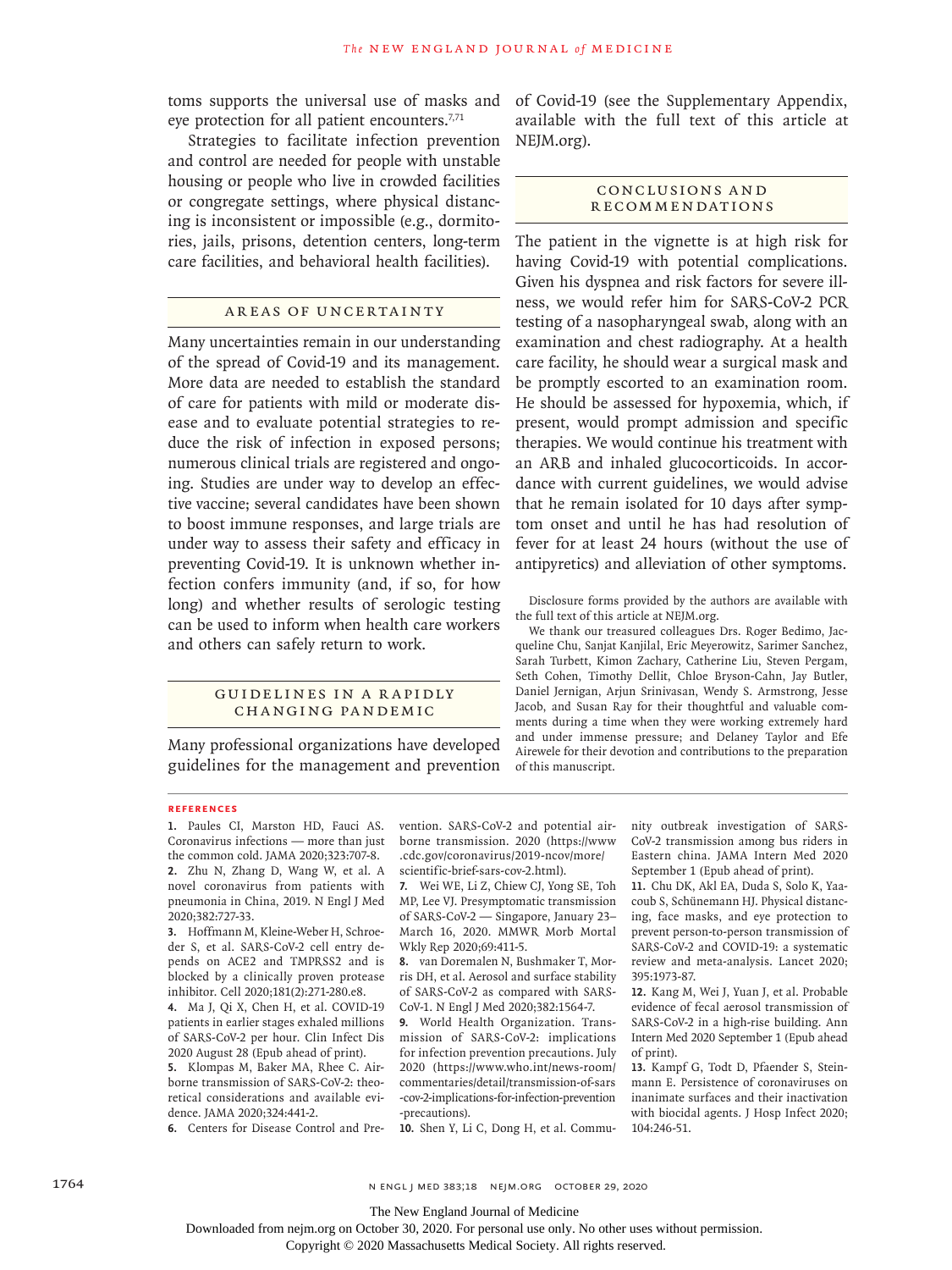**14.** Kimball A, Hatfield KM, Arons M, et al. Asymptomatic and presymptomatic SARS-CoV-2 infections in residents of a long-term care skilled nursing facility — King County, Washington, March 2020. MMWR Morb Mortal Wkly Rep 2020;69: 377-81.

**15.** He X, Lau EHY, Wu P, et al. Temporal dynamics in viral shedding and transmissibility of COVID-19. Nat Med 2020;26: 672-5.

**16.** Wölfel R, Corman VM, Guggemos W, et al. Virological assessment of hospitalized patients with COVID-2019. Nature 2020;581:465-9.

**17.** Centers for Disease Control and Prevention. Duration of isolation and precautions for adults with COVID-19. 2020 (https://www.cdc.gov/coronavirus/2019 -ncov/hcp/duration-isolation.html).

**18.** Rhee C, Kanjilal S, Baker M, Klompas M. Duration of SARS-CoV-2 infectivity: when is it safe to discontinue isolation? Clin Infect Dis. August 25, 2020 (https:// doi.org/10.1093/cid/ciaa1249). preprint.

**19.** Centers for Disease Control and Prevention. Discontinuation of transmissionbased precautions and disposition of patients with COVID-19 in healthcare settings (interim guidance). 2020 (https:// www.cdc.gov/coronavirus/2019-ncov/hcp/ disposition-hospitalized-patients.html).

**20.** Lauer SA, Grantz KH, Bi Q, et al. The incubation period of coronavirus disease 2019 (COVID-19) from publicly reported confirmed cases: estimation and application. Ann Intern Med 2020;172:577-82.

**21.** Wang D, Hu B, Hu C, et al. Clinical characteristics of 138 hospitalized patients with 2019 novel coronavirus-infected pneumonia in Wuhan, China. JAMA 2020; 323:1061-9.

**22.** Pan L, Mu M, Yang P, et al. Clinical characteristics of COVID-19 patients with digestive symptoms in Hubei, China: a descriptive, cross-sectional, multicenter study. Am J Gastroenterol 2020;115:766- 73.

**23.** Meng X, Deng Y, Dai Z, Meng Z. COVID-19 and anosmia: a review based on up-to-date knowledge. Am J Otolaryngol 2020;41:102581.

**24.** Huang C, Wang Y, Li X, et al. Clinical features of patients infected with 2019 novel coronavirus in Wuhan, China. Lancet 2020;395:497-506.

**25.** Centers for Disease Control and Prevention. Coronavirus disease 2019 (COVID-19): people with certain medical conditions. 2020 (https://www.cdc.gov/ coronavirus/2019-ncov/need-extra -precautions/people-with-medical -conditions.html).

**26.** Wu C, Chen X, Cai Y, et al. Risk factors associated with acute respiratory distress syndrome and death in patients with coronavirus disease 2019 pneumonia in Wuhan, China. JAMA Intern Med 2020; 180:934-43.

**27.** Zhou F, Yu T, Du R, et al. Clinical course and risk factors for mortality of adult inpatients with COVID-19 in Wuhan, China: a retrospective cohort study. Lancet 2020;395:1054-62.

**28.** CDC COVID-19 Response Team. Preliminary estimates of the prevalence of selected underlying health conditions among patients with coronavirus Disease 2019 — United States, February 12–March 28, 2020. MMWR Morb Mortal Wkly Rep 2020;69:382-6.

**29.** Cai Q, Chen F, Wang T, et al. Obesity and COVID-19 severity in a designated hospital in Shenzhen, China. Diabetes Care 2020;43:1392-8.

**30.** Lippi G, Plebani M. Laboratory abnormalities in patients with COVID-2019 infection. Clin Chem Lab Med 2020;58: 1131-4.

**31.** Lippi G, Plebani M. Procalcitonin in patients with severe coronavirus disease 2019 (COVID-19): a meta-analysis. Clin Chim Acta 2020;505:190-1.

**32.** Herold T, Jurinovic V, Arnreich C, et al. Elevated levels of IL-6 and CRP predict the need for mechanical ventilation in COVID-19. J Allergy Clin Immunol 2020; 146(1):128-136.e4.

**33.** Bernheim A, Mei X, Huang M, et al. Chest CT findings in coronavirus disease-19 (COVID-19): relationship to duration of infection. Radiology 2020;295: 200463.

**34.** Buchan BW, Hoff JS, Gmehlin CG, et al. Distribution of SARS-CoV-2 PCR cycle threshold values provide practical insight into overall and target-specific sensitivity among symptomatic patients. Am J Clin Pathol 2020;154:479-85.

**35.** Infectious Diseases Society of America. Infectious Diseases Society of America guidelines on the diagnosis of COVID-19. 2020 (https://www.idsociety.org/practice -guideline/covid-19-guideline-diagnostics/). **36.** Wyllie AL, Fournier J, Casanovas-Massana A, et al. Saliva or nasopharyngeal swab specimens for detection of SARS-CoV-2. N Engl J Med 2020;383: 1283-6.

**37.** Food and Drug Administration. FAQs on diagnostic testing for SARS-CoV-2 (https://www.fda.gov/medical-devices/ coronavirus-covid-19-and-medical-devices/ faqs-testing-sars-cov-2).

**38.** McCulloch DJ, Kim AE, Wilcox NC, et al. Comparison of unsupervised home self-collected midnasal swabs with clinician-collected nasopharyngeal swabs for detection of SARS-CoV-2 infection. JAMA Netw Open 2020;3(7):e2016382.

**39.** Centers for Disease Control and Prevention. Interim guidance for rapid antigen testing for SARS-CoV-2. 2020 (https:// www.cdc.gov/coronavirus/2019-ncov/lab/ resources/antigen-tests-guidelines.html). **40.** Infectious Diseases Society of America. Infectious Diseases Society of America guidelines on the diagnosis of COVID-19:

serologic testing. 2020 (https://www .idsociety.org/practice-guideline/covid-19 -guideline-serology/).

**41.** Gandhi RT. The multidimensional challenge of treating COVID-19: remdesivir is a foot in the door. Clin Infect Dis 2020 July 31 (Epub ahead of print).

**42.** Wu Z, McGoogan JM. Characteristics of and important lessons from the coronavirus disease 2019 (COVID-19) outbreak in China: summary of a report of 72 314 cases from the Chinese Center for Disease Control and Prevention. JAMA 2020;323:1239-42.

**43.** American College of Radiology. ACR recommendations for the use of chest radiography and computed tomography (CT) for suspected COVID-19 infection. March 22, 2020 (https://www.acr.org/ Advocacy-and-Economics/ACR-Position -Statements/Recommendations-for-Chest -Radiography-and-CT-for-Suspected -COVID19-Infection).

**44.** Liu J, Cao R, Xu M, et al. Hydroxychloroquine, a less toxic derivative of chloroquine, is effective in inhibiting SARS-CoV-2 infection in vitro. Cell Discov 2020; 6:16.

**45.** Horby P, Mafham M, Linsell L, et al. Effect of hydroxychloroquine in hospitalized patients with COVID-19: preliminary results from a multi-centre, randomized, controlled trial. July 15, 2020 (https:// www.medrxiv.org/content/10.1101/2020.07 .15.20151852v1). preprint.

**46.** Cavalcanti AB, Zampieri FG, Rosa RG, et al. Hydroxychloroquine with or without azithromycin in mild-to-moderate Covid-19. N Engl J Med. DOI: 10.1056/ NEJMoa2019014.

**47.** Skipper CP, Pastick KA, Engen NW, et al. Hydroxychloroquine in nonhospitalized adults with early COVID-19: a randomized trial. Ann Intern Med 2020 July 16 (Epub ahead of print).

**48.** Mitjà O, Corbacho-Monné M, Ubals M, et al. Hydroxychloroquine for early treatment of adults with mild Covid-19: a randomized-controlled trial. Clin Infect Dis 2020 July 16 (Epub ahead of print).

**49.** Boulware DR, Pullen MF, Bangdiwala AS, et al. A randomized trial of hydroxychloroquine as postexposure prophylaxis for Covid-19. N Engl J Med 2020;383:517- 25.

**50.** Mitja O, Ubals M, Corbacho M, et al. A cluster-randomized trial of hydroxychloroquine as prevention of Covid-19 transmission and disease. July 26, 2020 (https://www.medrxiv.org/content/10.1101/ 2020.07.20.20157651v1). preprint.

**51.** National Institutes of Health. Coronavirus disease 2019 (COVID-19) treatment guidelines. April 21, 2020 (https://www .covid19treatmentguidelines.nih.gov/).

**52.** Infectious Diseases Society of America. Infectious Diseases Society of America guidelines on the treatment and management of patients with COVID-19.

The New England Journal of Medicine

Downloaded from nejm.org on October 30, 2020. For personal use only. No other uses without permission.